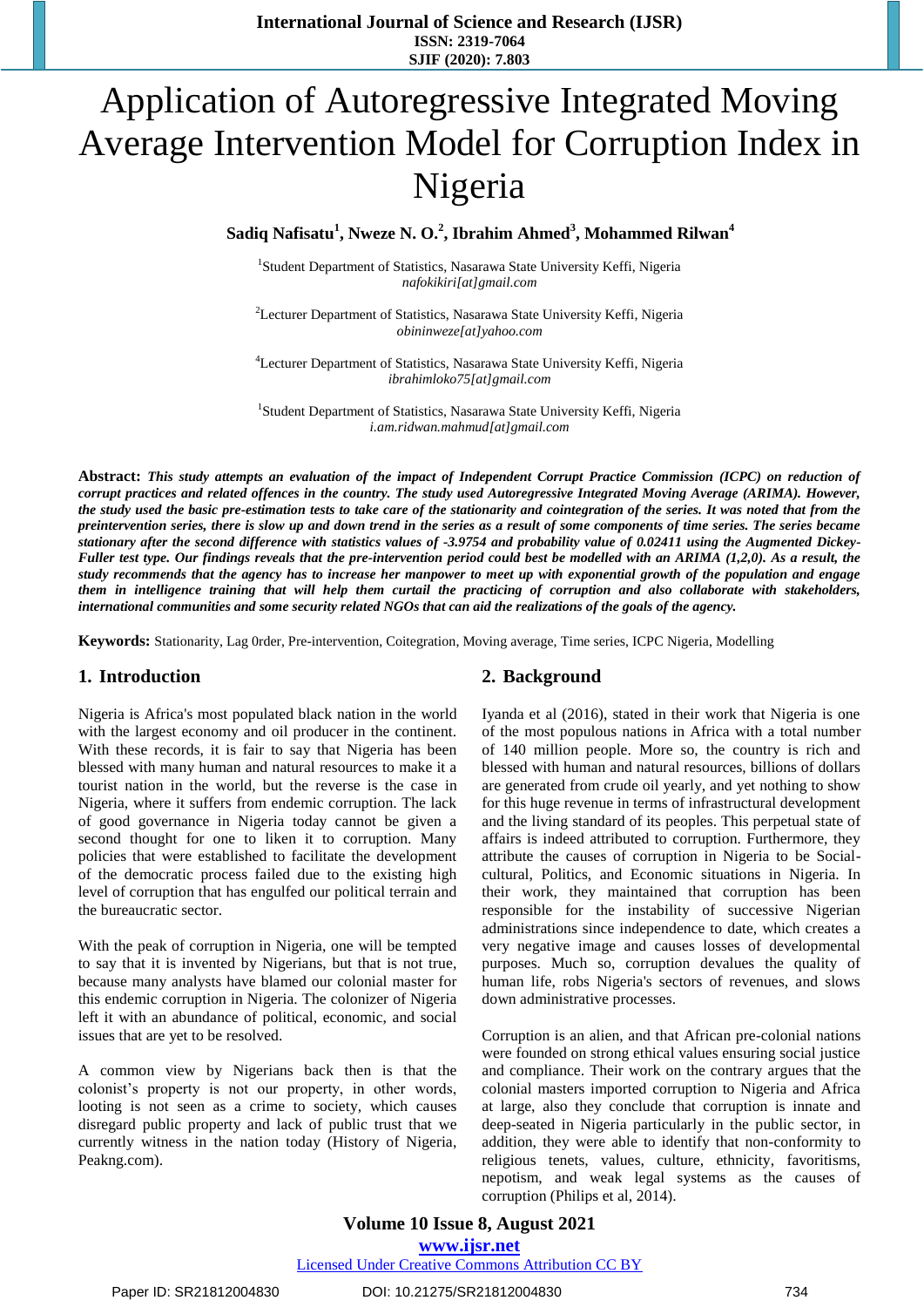According to Nwaodu et al (2009), stated that corruption is still subsisted as one of the greatest challenges facing Nigeria's socio economic life with a high poverty level despite been a six-position supplier of oil to the whole world. An attempt by the Federal Government of Nigeria to eradicate this societal ill led to the establishment of the Economic and Financial Crimes Commission (EFCC), the Independent Corrupt Practices Commission (ICPC), and related Offences among other bodies. They explored the anti-corruption war using EFCC, and there by discovered some of this agency has made a successful impact but still hindered by political, administrative, and judicial bureaucracy from efficient performance.

Okwuagbala (2020), defines corruption to be the offering of a bribe to an official so that the truth will be hidden that is, the embezzlement of public funds for personal use, and any act that is considered to be criminal according to the law of a particular society. Corruption is the biggest problem for every Nigerian, and no citizen can doubt that assertion. More so critical examination of both small and large sectors reveals that corrupt practice is everywhere and at every level.

The intense definition demonstrates that; corruption refers to a broad range of behavior. Usually as the abuse of public power for personal gain, and most time corruption equate with bribery, where an illegal payment is made to a government official in return for some type of official, statesanctioned, authoritative act that has a selective and tangible impact and that in the absence of the secret payment would not otherwise have been made, however, he said beyond bribery corruption also involves kickbacks which operates much like a bribe, where the illegal money is paid after the service is rendered and also is extortion where the public officials threaten to used state power to induce payment of a bribe.

A survey was made that, bribe payers in Nigeria pay an average of some six bribes within a year, or roughly one bribe every two months. Combining the total number of people who paid a bribe to public officials with the frequency of those payments, it is estimated that a total of 82.3 million bribes were paid in Nigeria in the 12 months before the survey. This results in an average of 0.93 bribes paid per adult, or almost one bribe paid by every adult Nigerian per year. Some people believe that corruption is a culture most especially in Nigeria since it is said that culture is the way of life, therefore they liken it to be a culture since it's been practice everywhere and is entrenched in all segments of the society with many people deeply involved.

According to the research, corruption is a global devil that has devoured human intelligibility in its social context and as anti-social behavior and a plague that has eaten so deep into the entire fabric of the Nigerian society, it confers undue benefits on few people contrary to legal and moral norms of the society. Before its contagious and incurable infection, it undermines authorities' effort to provide welfare for all citizens as the resources to do this are in the hands or at the reach of few people. The work refers to corruption as a die-hard phenomenon that has caused terrible retrogression in Nigerian society (Iyanda, 2012). Liu (2016), choose a set

of definitions, summarize the quantitative and wealth indicators of corruption. To him, the factors of corruption could be classified into three levels such as macro, meso, and micro. Before now most scholars pay attention to the macro factors of the corruption between development, politics and culture compare to others. Meanwhile, the meso level which is internal system construction is the most important factor of which many practices of corruption are experienced. Michael (2015), assesses current literature on corruption at the oversee development institute (ODI) and Nils Taxell at U4, with the UK Department for International Development (DFID). Where they provide key sources of synthesized knowledge to inform effective anti-corruption programs and policy development. Alamu (2016), states that corruption has spread into all spheres of life in Nigeria and made the unpleasant situation downturn the economy.

Many stakeholders have perpetrated this evil of corruption by diverting public funds for self-interest. These defective situations have induced the citizens to cast away moral values to engage fully in corrupt practices. In a bid to curb the menace of corruption, the Nigerian government established anti-corruption agencies to fight corruption, yet because of the aggravated level of corruption in the country frustrate the effort of some of these agencies.

ARIMA is the acronym for the autoregressive integrated moving average. In statistics and econometrics, and in particular in time series analysis, an autoregressive integrated moving average (ARIMA) model is a generalization of an autoregressive moving average (ARMA) model. These models are fitted to time series data either to better understand the data or to predict future points in the series (forecasting). While Intervention analysis or event study is also a form of dynamic regression used to assess the impact of a special event on the time series of interest.

The main focus is to estimate the dynamic effect on the mean level of the series, but other effects can also be considered. Given a known intervention, is there evidence that change in the series of the kind expected occurred, and, if so, what can be said of the nature and magnitude of the change?" (Box and Tiao, 1975). Several interventions have been put in place in preventing corruption in Nigeria. Some were point or discrete while others were continuous or permanent interventions.

Some specific interventions put in place in Nigeria in recent times to fight corruption include the Economic Financial Crime Commission (EFCC); The agency is to prosecute high profile offenders and others. Also, the agency has a program on national television called Eagle Watch which shows its activities to the public and is legally back up with the Economic and Financial Crimes Commission Establishment ACT of 2004 giving it the power to investigate and prosecute economic and financial crimes. Public Complaints Commission with the sole mandate of addressing administrative injustice in the three tiers of government, but this commission is not known by many Nigerians. Independent Corrupt Practice Commission (ICPC) prohibits and prescribes punishment for corrupt practices and related offenses which is the main intervention

### **Volume 10 Issue 8, August 2021 www.ijsr.net**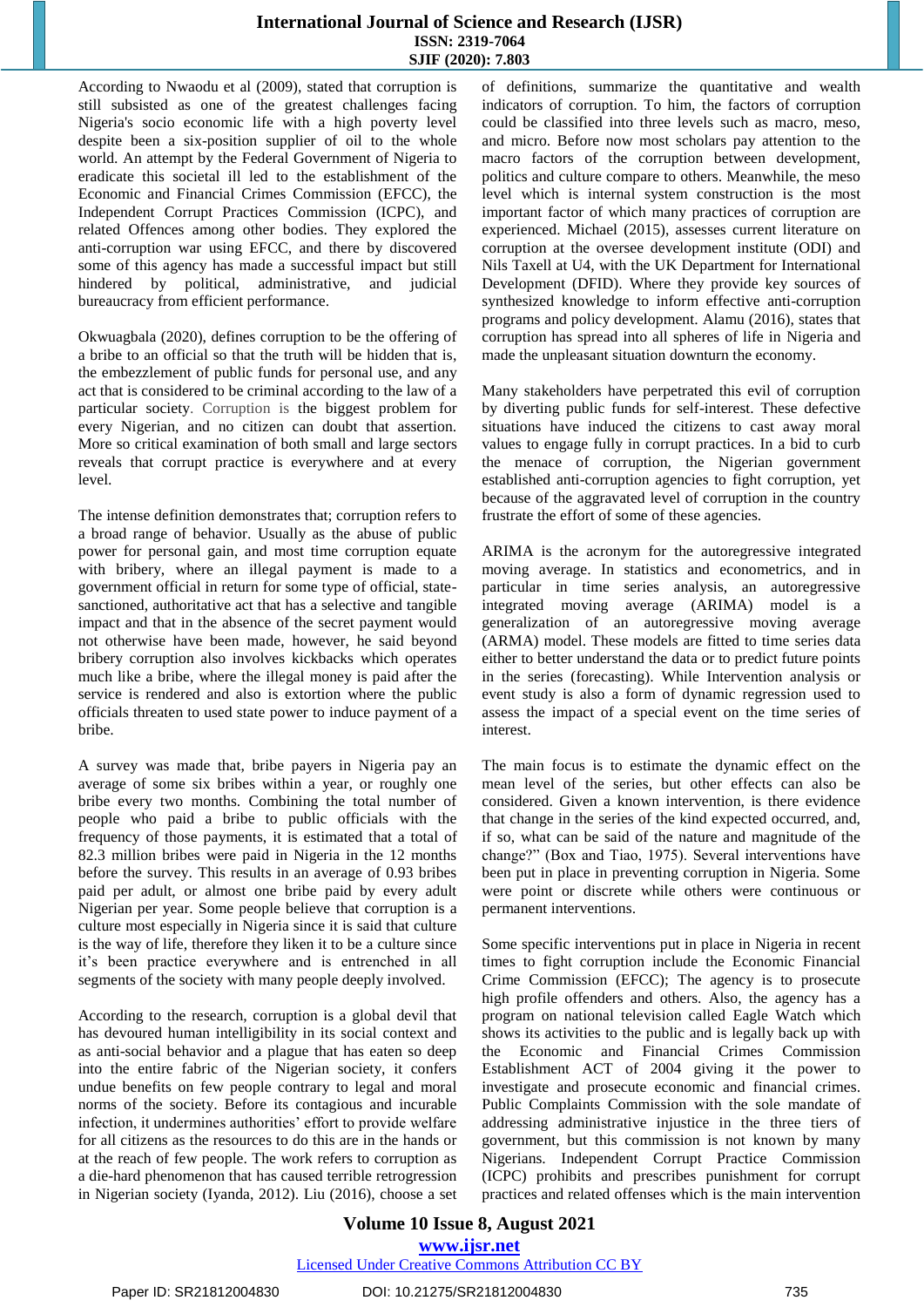that is going to be evaluated in this study. The Commission is backed up with ICPC Act 2000 where the lines of duties are stated in Section 6 of the Act as follows:

- To receive and investigate complaints from members of the public on allegations of corrupt practices and inappropriate cases.
- To examine the practices, systems, and procedures of public bodies and where such systems aid corruption, to direct and supervise the review.
- To instruct, advise and assist any officer, agency, or parastatal on ways by which fraud or corruption may be eliminated or minimized by them.
- To advise heads of public bodies of any changes in practice, systems, or procedures compatible with the effective discharge of the duties of public bodies to reduce the likelihood or incidence of bribery, corruption, and related offenses.
- To educate the public on and against bribery, corruption, and related offenses.
- To enlist and foster public support in combating corruption.

### **Objectives**

The main objective of the study is to identify the influence of the ARIMA intervention model in combating the corruption rate in Nigeria.

### **Significance**

The research work would serve as a manual to our politicians and stakeholders in making intelligent policy and decisions about corruption rates, especially in Nigeria. Also, the information that would be discovered from this work when put into action will better the management of corruption, more especially, would help the current administration in realizing her core mandate of fighting corruption and also, give a good administrative and economic benefit of regaining our lost image from the international society. Finally, anti-corruption would benefit greatly from accurate forecasts of corruption within a geographical area. Then it would be possible to target needed areas with a forecast of corruption increases.

### **3. Methods**

### **ARIMA Model**

A stochastic time-series ARIMA model is employed to analyze the dynamics of changes, variations, and interruptions of corruption in Nigeria through time-series data. The ARIMA model would help to perceive whether the policy interventions have an impact on the corruption rate in Nigeria or not. The study used descriptive statistical data derived from ICPC corruption index records of Nigeria, from the year 2001 to 2020 and R software packages were used for the analysis. The autoregressive integrated moving average which is used for a short-term memory system is characterized by using the last *i* values for predicting univariate time series analysis. In most statistical analyses the last *i* are given to predict the actual value at time  $i + t$ . The general expression for the ARIMA process  $\{y\}$  is given by the equation below

$$
(1 - \phi_o B)\nabla^d y_t = (I - \theta_a B)\varepsilon_t \tag{1}
$$

Were,

 $(1 - \phi_P B) \nabla^d y_t = \varepsilon_t$  is the autoregressive component  $y_t = (I - \theta_a B) \nabla^d \varepsilon_t$  is the moving average component

#### **Intervention Model Analysis**

As discussed by Box and Tiao (1975), an intervention model is of the general form:

Where

It is an intervention or dummy variable that is defined as:

$$
I_t = \{1, t = T0, \neq T \tag{3}
$$

 $Y_t = V(B)lt + Nt$  (2)

In this instance the intervention input will begin at any point one chooses to introduce it, for instance,  $2009$  (t=T) where it is coded as 1, and remains for just a period in the case of the pulse function, but remains as 1 for the entire presence of the intervention exercise in the case of the step function and is therefore about the ICPC intervention events are formulated as;

$$
Y_t = c + w_t I_{1t} + \frac{\theta(L)}{\phi(L)} \varepsilon_t
$$
\n(4)

Where

$$
I_{1t} = S_t^2 = \{1, t \ge 2009.0, otherwise
$$

c is a constant and

 $Y_t$  is the level of change concerning gains or losses made in the value of reduction. The intervention variable  $I_{1t}$  is a step function that will correspond to the ICPC program.

#### **Procedures of Model Development**

In general, the model estimation of ARIMA consists of the following three stages:

Unit root test and identification of the order of difference, that is d. This preliminary step is essential to stabilize the time-series data and reduce the residual. The Augmented Dickey-Fuller (ADF) test is often employed for the analysis of the unit root, where the null hypothesis is that the input series has a unit root.

Estimation and diagnosis of the parameters of the transfer function that is p and q. The autocorrelation function (ACF), partial autocorrelation function (PACF), and cross autocorrelation function (CACF) is important to tentatively estimate the parameters of the transfer function, while statistical measures naturally provide statistical evidence to support the determination of an appropriate transfer function.

Residual/noise diagnostic check. The correlogram of Qstatistics based on the ACF and PACF of the residual is generally used for residual analysis.

#### **Types of Intervention Models**

An intervention model may be formulated as;

$$
Y_t = \frac{w_0}{(1 - \delta L)} I_{t-b} + N_t \tag{5}
$$

Where

 $I_{t-h}$  is the intervention indicator variable normally known as the change agent, scored 0 or 1 for the absence or presence of the intervention event and the subscript b is a possible time delay for the impact to take off.

wo is the impact parameter which indicates the magnitude of the impact, and δ represents the decay parameter.

# **Volume 10 Issue 8, August 2021**

**www.ijsr.net** Licensed Under Creative Commons Attribution CC BY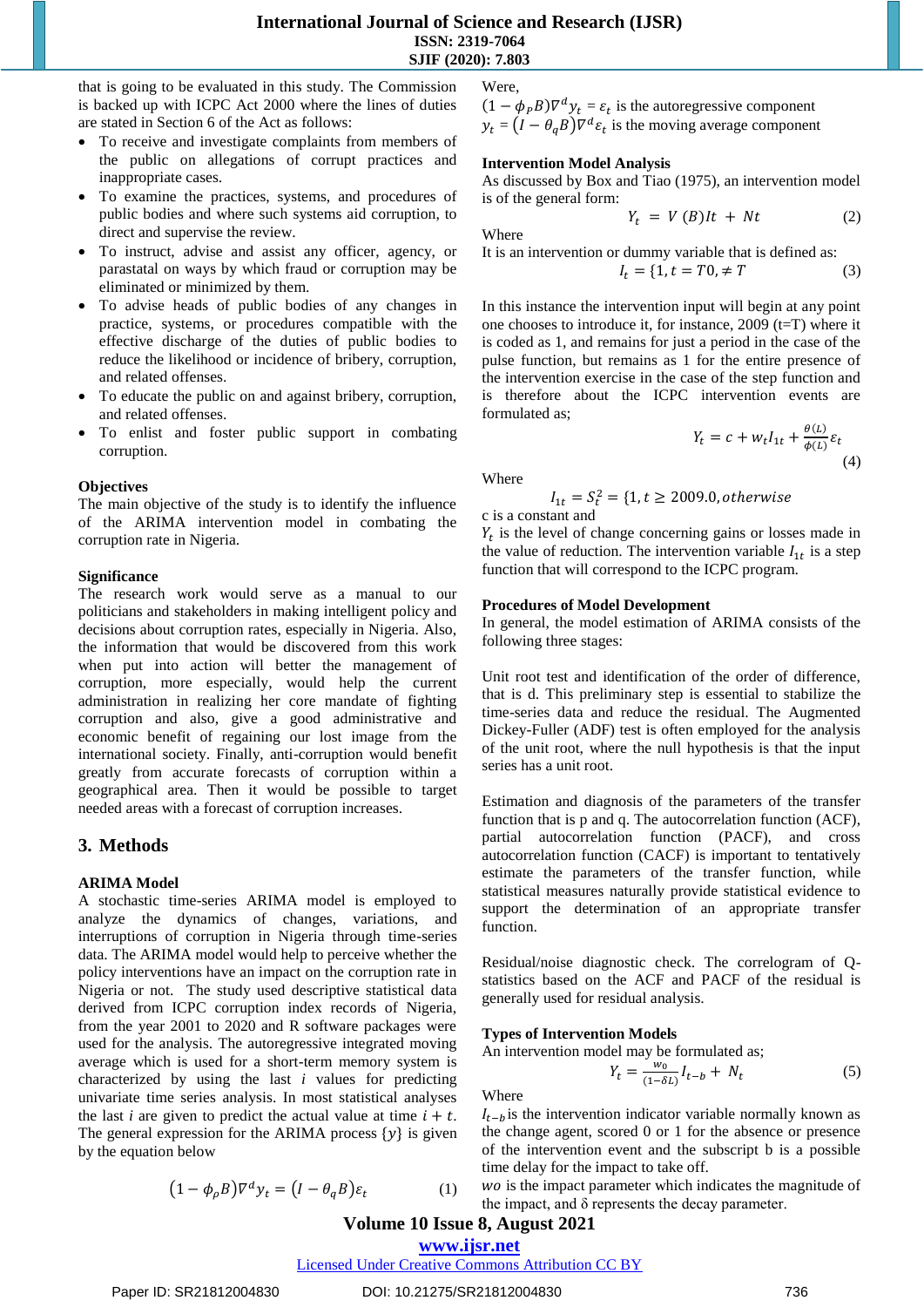$N_t$  is the noise model. Depending on the situation that prevails, the response series  $Y_t$  may not quickly observe the impact of the intervention event. The b index in  $bl_{t-b}$  gives the number of periods delayed between the onset of a known intervention and the actual time it is impacting on the response series  $Y_t$ . If b is assigned a value of 2, there would be exactly two time periods of delay between the intervention event  $I_t$  and the time it takes for its impact to be fully realized on the response series  $Y_t$ .

### **Two major forms that characterize intervention or impact assessments**

1) Abrupt Permanent and Gradual Permanent effects:

The abrupt onset and permanent duration effects are popularly called a simple step function. Step functions are mainly used to model permanent changes in the response series  $Y_t$ . A step function with a first-order decay rate may be written as;

$$
Y_t = \frac{w_0}{(1 - \delta L)} I_{t-b} + N_t \tag{6}
$$

If after fitting the model above and the denominator reduces to unity, the model will then be called a simple step function with a zero-order decay.

Where:

$$
f(I_t) = s_t^{(T)} = w_0 I_{t-b}
$$
 (7)

Also, if there are no time delays (b = 0), then  $f(I_t)$  =  $s_t^{(T)} = w_0 I_{t-b}$  and the full model will now be of the form

$$
Y_t = w_0 I_t + N_t
$$
 (8)  
al permanent effects are characterized by

However, the gradual slow changes in the level of the series that usually result in a new permanent level. It is usually model with step function and first-order decay as shown above, if the index  $b = 0$ , the permanent gradual effect model then becomes

$$
Y_t = \frac{w_0}{(1 - \delta L)} I_{t-b} + N_t \tag{9}
$$

Where  $-1 < \delta < 1$ 

2) Abrupt and Gradual Temporary effects

Temporary effects are often model with pulse functions. The abrupt onset and temporary duration effect are called the pulse effect, simply model as

$$
Y_t = w_0 I_{t-b_t} + N_t \tag{10}
$$

Where:

 $I_{t-b}$  is the intervention indicator coded 0 before the event and 1 at the onset and b may indicate a possible time delay between  $Y_t$  and  $I_t$ . The gradual temporary effects are often modeled with pulse functions having first-order decay rates. It is also formulated as

$$
Y_t = \frac{w_0}{(1 - \delta L)} I_t (1 - L) + N_t \tag{11}
$$

### **Nature and Sources of the Data**

The data for this research work is a time series count data, of corruption convicts' cases, from the ICPC headquarter office Abuja, Nigeria.

### **Method of Data Analysis**

The Data will be analyzed using the ARIMA intervention time series analysis model for the convict's corruption cases.

### **Estimation Techniques**

After identifying the order of the tentative model, the parameters of the model are estimated using the maximum likelihood estimation to determine the AR and MA parameters, as well as all other parameters reported in the study. Three other penalty function statistics namely the Akaike information criteria (AIC), the Schwarz Bayesian information criteria as well as the corrected Akaike information criteria (AIC) are explained in penalizing fitted models based on the principle of parsimony. These statistics were one of the various checks used to verify the adequacy of the chosen models. Comparatively, models with the smallest AIC and BIC are deemed to have residuals that resemble a white noise process. Twice the number of estimated parameters minus two times the log-likelihood gives the AIC value of a model. The BIC is computed as, -  $2\ln(L)$  +  $\ln(n)$ k, where L is the likelihood, n denotes the number of residuals and k is the number of free parameters. Each parameter estimates report a standard error for that particular parameter. Using the parameter estimate and its standard error, a test for statistical significance (t-value) is then conducted. For statistically significant parameters, the absolute values of the t ratios are expected to be greater than 1.96 or 2 for the parameters to be maintained in the model whereas parameters that are not significant are trimmed or removed from the model.

### **Justification of the Data Analysis**

The ARIMA model was used to analyze the data under the following:

- 1) When the univariate data are not stationary
- 2) When the univariate data are differenced to stationarity.

### **4. Result and Discussion**

The graph in Figure 1 shows clearly that as of 2001 the corruption rate was at low levels but experience a sharp increase in 2002 and a decrease in the corruption level in 2003, as of 2004 the corruption level rises and experience a little drop by the year 2005 and have a drastic drop by 2006, 2007, 2008 but have a sharp rise in 2009 in the country. Though the sharp decrease and increase in the graph indicate probably that, there should be some components of seasonal and irregular components available in the series that made the series non-stationary.

The graph in Figure 2 displays the autocorrelation function and partial autocorrelation function of the pre-intervention series of cases from 2001 to 2009 from where the new policy on embezzlement of public funds slowly rise and fall. The ACF shows a sharp spike at lag zero and one that is showing that there is a relationship within itself and with other variables and spikes further alternating in sign resulting in a wavelike form which indicates a nonstationary time series. While the PACF of the series shows a significant positive spike at lag one and a non-significant negative at lag two and continues to alternate negatively, hence there is no significant relationship between the corruption cases.

The table 1 showed the test statistics with the probability values of the augmented dickey fuller test at different lags. At lag zero, the probability value with the test statistic of - 3.5871shows that the pre-intervention series is not stationary, also at lag one the probability value of 0.01 with the test statistics of -6.3405 indicate that the series is

# **Volume 10 Issue 8, August 2021**

### **www.ijsr.net**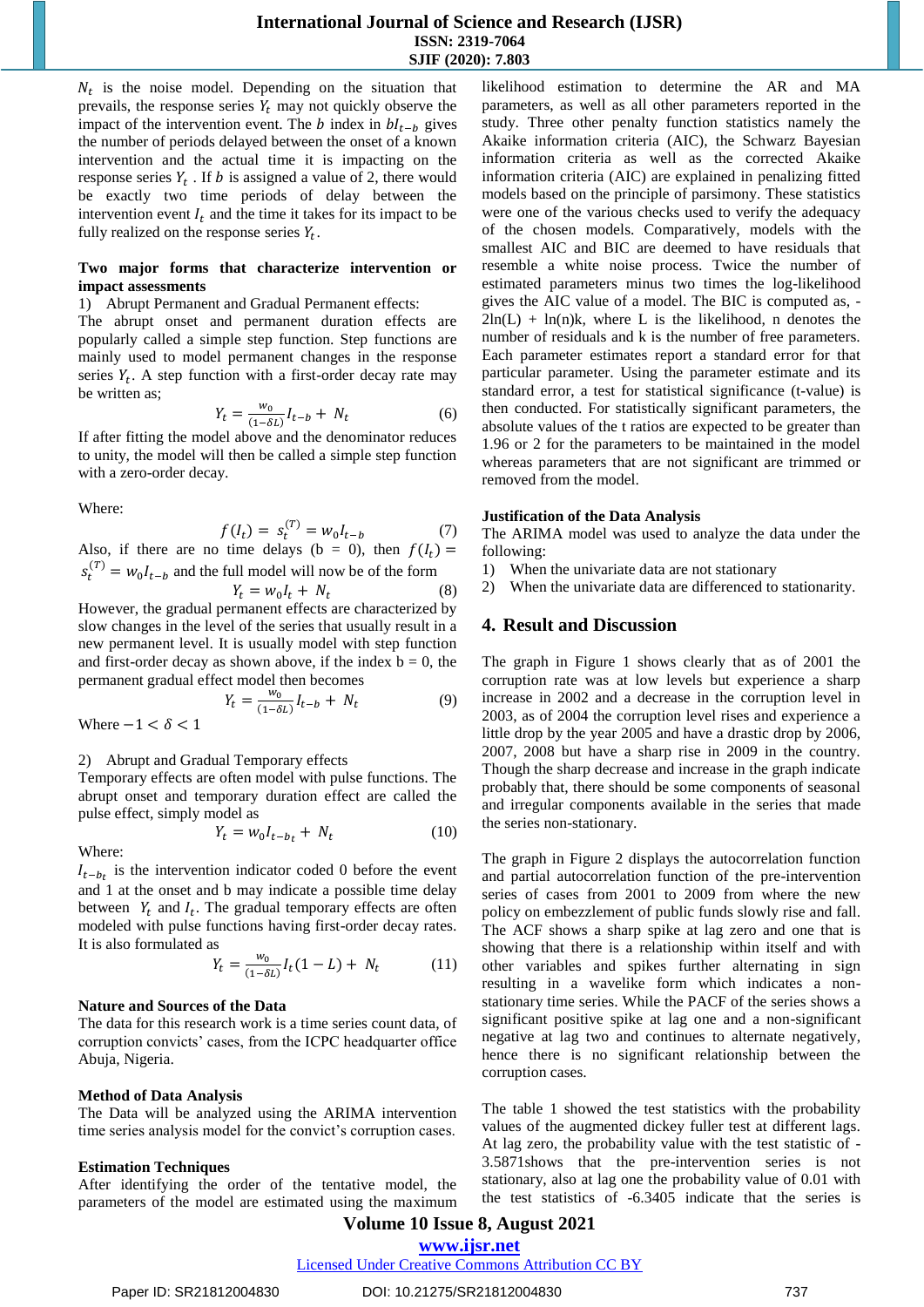stationary, and at lag order two, with the probability value of 0.9464 and the test statistics of -0.8247 reject the null hypothesis, which is greater than the critical value of 0.05. Hence, it's obvious that the pre-intervention of the corruption cases is not stationary, also the ACF and PACF graph display above also indicate that there is no stationarity in the pre-intervention cases, and therefore the need to differentiate the pre-intervention series is necessary before it can be used.

The unit root and stationarity test for the differenced series in table 2 tests for stationarity of null hypothesis and alternative of unit root with the augmented dickey fuller test. The test statistics of -0.46528 for the first differenced with P-value 0.9765 at lag order 2 which is greater than the critical value of 0.05 as in the table above showed that we do reject the null hypothesis and accept the alternative hypothesis, and conclude that at the first difference the preintervention of corruption cases is not stationary at the first difference, while in the test statistics value -3.9754 for the second difference with P-value of 0.02411 at lag order 1 which is less than the 0.05 confidence interval, indicate that we accept the null hypothesis and reject the alternative hypothesis and concluded that the pre-intervention series is stationary at the second difference, which means our aim is achieved by the second difference. Therefore, the pattern is typical to an autoregressive (AR) process of order one. The identified order of the model is, therefore, ARIMA (1,2,0) representing AR  $(1)$ ,  $I(2)$ , and MA $(0)$ .

From Table 3, the BIC minimum value is reached when  $m =$ 2, hence just one breakpoint is determined to correspond to the years 2005 and 2012. Plotting the original time series against its structural break and its confidence interval reveals the actual intervention point.

The fitting of intervention or impact assessment model is graphed as displayed in Figure 4 of the corruption series and the dash black line representing the effect of the independent and corrupt practices commission (ICPC) event. The independent and corrupt practices commission started charging more cases of corruption from 2012 and above.

From Table 4, we compare the Akaike Information Criterion (AIC) of all the possible models and find out a model to fit the data better than the others, which is the one with the lowest AIC value. The final model is ARIMA (0, 1, 1).

From the graph in Figure 6, it can be seen that the residuals of the model are normally distributed.

### **5. Discussion of Findings**

The autoregressive integrated moving average (ARIMA) intervention model on recorded corruption index in Nigeria by the ICPC agency was used for this study, the preintervention series of the corruption index showed that the index is not stationary till after the second difference of the series. Furthermore, the series exhibits upward and downward movement. The identified model for the series is ARIMA (0, 1, 1) for the pre-intervention of the series. However, after the intervention the series went up indicating that there is an increase in the corruption index when the agency intensifies effort as of the year 2012, meaning that the intervention has a negative effect on the series.

### **6. Conclusion**

Based on our finding, from the pre-intervention series, it shows that the series is not stationary and becomes stationary at the second difference. Furthermore, the stationarity was seen from the ACF and PACF, also, the augmented dickey fuller test statistic values of -3.9754 with the probability values of 0.02411 at lag one established it. More so, we can say confidently that corruption varies at different time points at different degrees, from the preintervention graph plot. One can further say that the major the agency introduced as of 2010 is not healthy for the system which is confirmed to the number of cases recorded after the intervention period.

The study recommends that the ICPC should sit up in their operation and must be acquainted with their objectives and work within their constitutional mandate, which entails avoiding biases in the discharge of their function, and also should avoid any external influence that would render the agency a rubber stamp and therefore losing public trust. The study also called on the management of the agency to collaborate with stakeholders, international communities, and also some security-related NGOs that can aid the realization of the goals of the agency. In addition, the agency has to increase its manpower to meet up with the exponential growth of the population and engage them in intelligence training that will help them curtail the practice of corruption.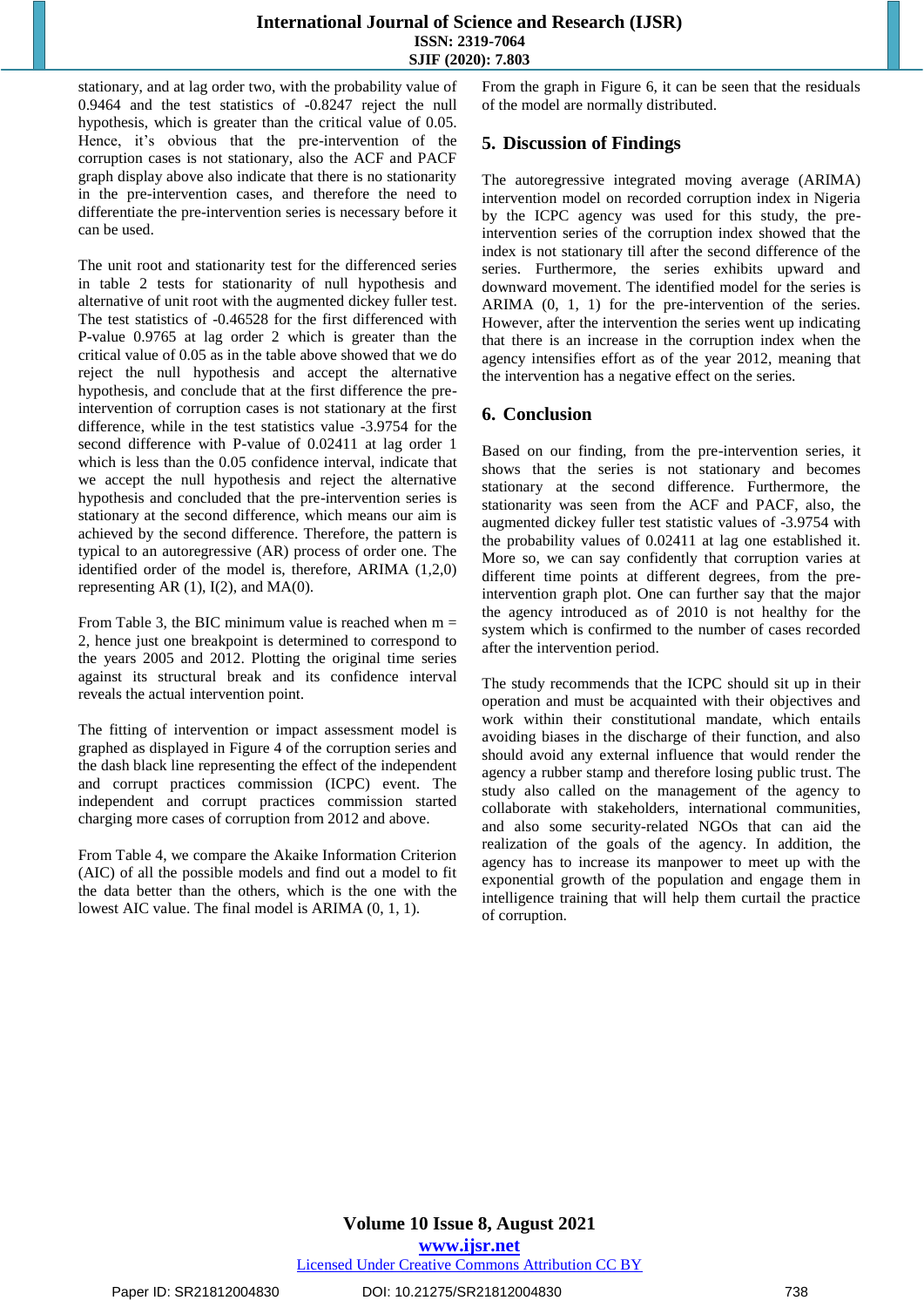









### **BIC and Residual Sum of Squares**

### **Volume 10 Issue 8, August 2021 www.ijsr.net**

Licensed Under Creative Commons Attribution CC BY

### Paper ID: SR21812004830 DOI: 10.21275/SR21812004830 739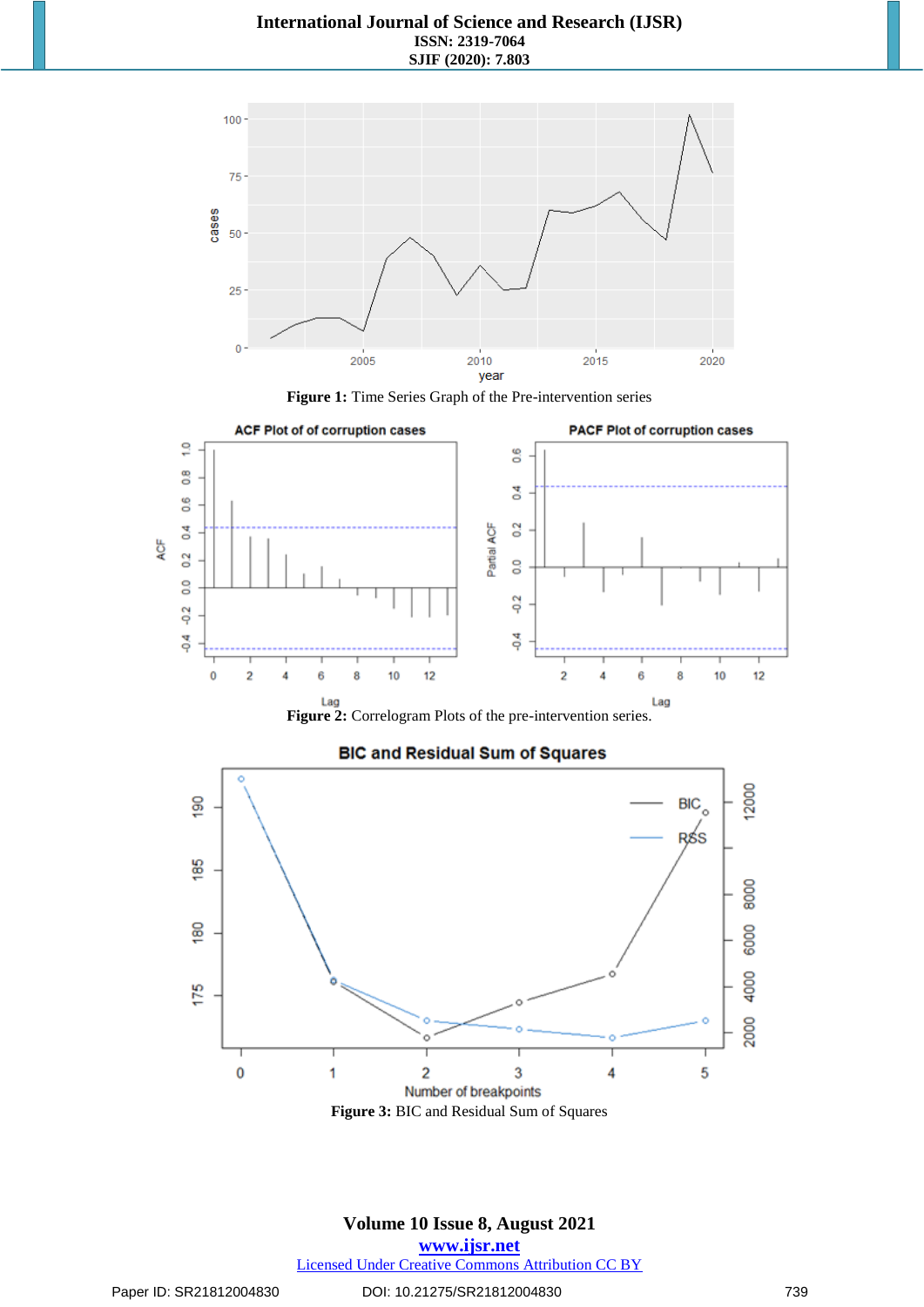

**Figure 4:** Intervention Assessment Model

Residuals from ARIMA(0,1,1)





**Figure 5:** Residuals from ARIMA (0, 1, 1)

| Table 1: Unit Root and Stationarity Tests for the pre-intervention series |                                     |                        |           |          |  |
|---------------------------------------------------------------------------|-------------------------------------|------------------------|-----------|----------|--|
|                                                                           | Test type                           | <b>Test Statistics</b> | Lag Order | P-Values |  |
|                                                                           | Augmented Dickey-Fuller Test        | $-3.5871$              |           | 0.05179  |  |
|                                                                           | <b>Augmented Dickey-Fuller Test</b> | $-6.3405$              |           | 0.01     |  |
|                                                                           | <b>Augmented Dickey-Fuller Test</b> | $-0.8247$              |           | 0.9464   |  |

**Source:** Researcher's Computation

| Table 2: Unit Root and Stationarity Tests for the Differenced Series |  |  |
|----------------------------------------------------------------------|--|--|
|                                                                      |  |  |

| Test type                           | <b>Test Statistics</b> | Lag Order | P-Values |
|-------------------------------------|------------------------|-----------|----------|
| <b>Augmented Dickey-Fuller Test</b> | $-0.46528$             | 100       | 0.9765   |
| Augmented Dickey-Fuller Test        | $-3.9754$              | 1(1)      | 0.02411  |

| <b>Table 5.</b> Building v of the Dicanbollits at Obset valion number |               |      |        |        |                                                    |                                |
|-----------------------------------------------------------------------|---------------|------|--------|--------|----------------------------------------------------|--------------------------------|
|                                                                       |               |      |        |        |                                                    |                                |
| <b>Observation Numbers</b>                                            |               | 2012 |        |        | 2005, 2012 2005, 2008, 2012 2005, 2008, 2012, 2017 | 1 2005, 2008, 2011, 2014, 2017 |
| RSS                                                                   | 12998.24294.2 |      | 2549.6 | 2172.4 | 1804.9                                             | 2542.5                         |
| BIC                                                                   | 192.3         |      |        | '74.5  | 176.8                                              | 189.6                          |

### **3:** Summary of the Breakpoints at observation number

### **Volume 10 Issue 8, August 2021**

**www.ijsr.net**

Licensed Under Creative Commons Attribution CC BY

### Paper ID: SR21812004830 DOI: 10.21275/SR21812004830 740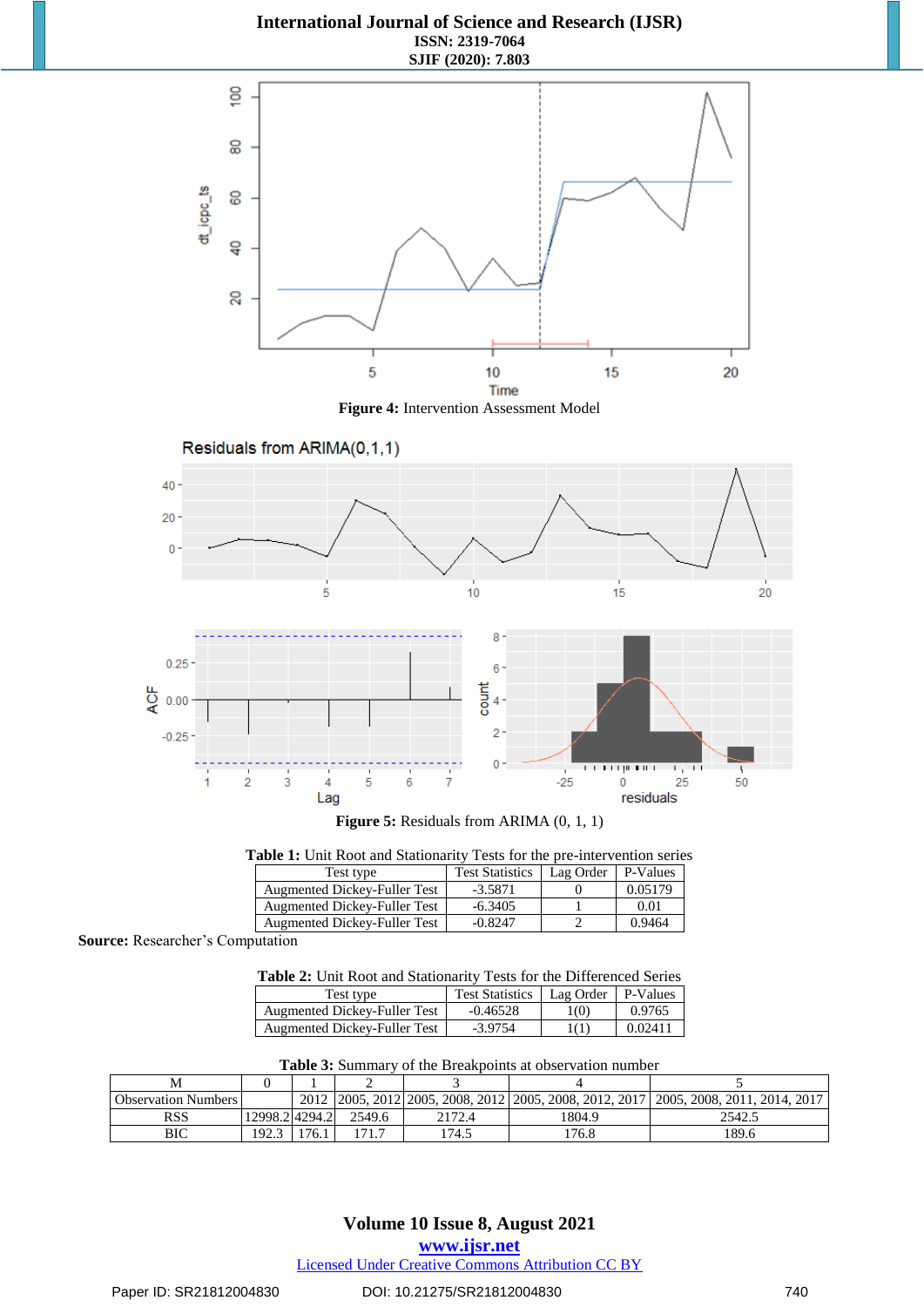| <b>Table 4: Comparison of Different Models</b> |                                                |            |  |  |
|------------------------------------------------|------------------------------------------------|------------|--|--|
| <b>Model</b>                                   | Sigma <sup><math>\land</math>2</sup> estimated | <b>AIC</b> |  |  |
| ARIMA $(1, 0, 0)$                              | 48.26                                          | 894.93     |  |  |
| ARIMA (2,0,0)                                  | 45.23                                          | 888.6      |  |  |
| ARIMA (2,1,0)                                  | 245.4                                          | 1108.67    |  |  |
| ARIMA (1,0,1)                                  | 46.79                                          | 882.62     |  |  |
| ARIMA $(0,1,1)$                                | 46                                             | 167.35     |  |  |
| ARIMA $(1,1,1)$                                | 49.74                                          | 881.41     |  |  |
| ARIMA (1,1,3)                                  | 45.68                                          | 884.52     |  |  |
| aar Daasanskan's Camputation                   |                                                |            |  |  |

**Source:** Researcher's Computation

### **7. Acknowledgement**

In the name of Allah, the beneficent the merciful praises be to Allah, the Lord of the worlds, for giving me the energy to do this research work.

My heartfelt appreciation goes to my noble supervisor Dr. N.O Nweze (HOD, Statistics Department, Nasarawa State University, Keffi.) For his enlightening discussion, contribution and corrections, and motivation towards a successful completion of this research work.

Special gratitude goes to my internal examiner, Dr. Salihu H. Muhammed for taking his time to go through my work and making corrections where necessary.

My heartfelt gratitude goes to my second supervisor Dr. Adenemo and my lecturers Dr. Bilkisu and Dr. Adeh for their guidance throughout this project work.

My profound gratitude goes to my parents (late Hon. Mbi Okikiri and my mum, Hajiya Okino Hajarat). May the soul of my late father rest in aljanatul firdaus may Allah forgive his shortcomings and reward him with Aljana. Amin thuma Ameen. To my mum may Allah grant you good health and long life,i really appreciate you mama for standing by me since my childhood and supporting my education.

I want to express my gratitude to all my family members especially my dear husband (Barr. Mohammed Asema Sadiq) and my children, for their support and understanding during this period.

Thanks goes to all my coursemates for their encouragement and valuable suggestions and also appreciate Mr.Boakye Agyemang. May Allah grant their heart's desires.

### **References**

- [1] Abdalla El-Habil (2006), Measuring the Impact of a New Policy on Industry in Gaza. An - Najah Univ. J. Res. (H. Sc.) Vol. 21(2).
- [2] Abdel-Aal RE, Mangoud AM. Modeling and forecasting monthly patient volume at a primary health care clinic using univariate time-series analysis. Computer Methods Programs Biomed 1998 Jun;56(3):235-47.
- [3] Adejuwon, K. D., & Tijani, A. A. (2012). Poverty reduction and the attainment of the millenium development goals in Nigeria: Problems and prospects. *International Journal of Research in Social Sciences*, *2*(2), 53-74.
- [4] Agbese, D. (1992) "Corruption, the Palm Oil that stains the fingers of the Giver and the Receiver" Newswatch March 9, vol. 15, No. 109 – 115.pp. 9 – 15.
- [5] Agyemang, B. (2012). *Autoregressive Integrated Moving Average (ARIMA) Intervention Analysis Model for the Major Crimes in Ghana.(The case of the Eastern Region)* (Doctoral dissertation).
- [6] Alamu O. I. (2016) Corruption, Anti-Corruption Agencies, and the Nigerian Government. Global journal of interdisciplinary sciences vol. 5 (1-5).
- [7] Alesina, A. & Roubini, N. (1990). Political Cycles in OECD Economies. Review of Economic Studies 59(4): 663-688. Retrieved from http://nrs.harvard.edu/urn3:HUL.InstRepos:4553025, accessed April 26, 2013.
- [8] Alesina, A. & Sachs, J. (1986). Political Parties and the Business cycles in the United States. NBER Working Paper No.1940. Block, S.A (1999). Political Business Cycles, Democratization, and Economic Reform: The Case of Africa. Retrieved from http://dx.doi.org/10.1016/S0304- 3878(01)00184-5.
- [9] Amoakohene, M. I. (2004). Violence against women in Ghana: A look at women's perceptions and review of policy and social responses. Social Science & Medicine, Volume 59, Issue 11, Pages 2373-2385.
- [10] Anthony M., Emily H., Antonio Tjeerd V. S., Ben. G., Laim S. & Krushman B. (2016), Impact of statinrelated media coverage on use of statins: interrupted time series analysis with UK primary care data. [https://doi.org/10.1136/bmj.i3283.](https://doi.org/10.1136/bmj.i3283)
- [11] Anti-Corruption Resource Center (2014). Nigeria: Evidence of corruption and the influence of social norms. [www.U](http://www.u4no/)<sub>[4](http://www.u4no/)</sub>nowww.transparency.org/cpi. corruption perceptions index 2019.
- [12] Appiahene-Gyamfi, J. (1998). Violent crime in Ghana: The case of robbery. Journal of Criminal Justice Volume 26, Issue 5, Pages 409-424.
- [13] Biglan A, Ary D, Wagenaar AC (2000), The value of interrupted time-series experiments for community intervention research. Prevention Science: the Official Journal of the Society for Prevention Research, 1:31- 49.
- [14] Birylo M., Rzepecka Z., Kuczynska-Siehien J., & J. Nastula (2017), Analysis of water budget prediction accuracy using ARIMA models. [https://www.researchgate.net/publication/318706984·](https://www.researchgate.net/publication/318706984%C2%B7) July 2017 DOI: 10.2166/ws.2017.156.
- [15] Bianchi, L., Jeffrey J. and Hanumara, R.C., (1998). Improving forecasting for telemarketing centers by ARIMA modeling with intervention. International Journal of Forecasting, Volume 14, Issue 4, Pages 497- 504. http://www.sciencedirect.com/science.
- [16] Min, C.H Jennifer (2008b). "Forecasting Japanese tourism demand in Taiwan using an intervention analysis", International Journal of Culture, Tourism and Hospitality Research, Vol. 2 Iss: 3, pp.197 – 216.
- [17] Box GEP, Reinsel GC, Jenkins GM (1994), Time series analysis: forecasting and control. 3rd edition. Englewood Cliffs, NJ, Prentice-Hall.
- [18] Brockwell PJ, Davis RA (2002), Introduction to Time Series and Fore-casting. 2nd edition. New York, Springer.

### **Volume 10 Issue 8, August 2021**

**www.ijsr.net**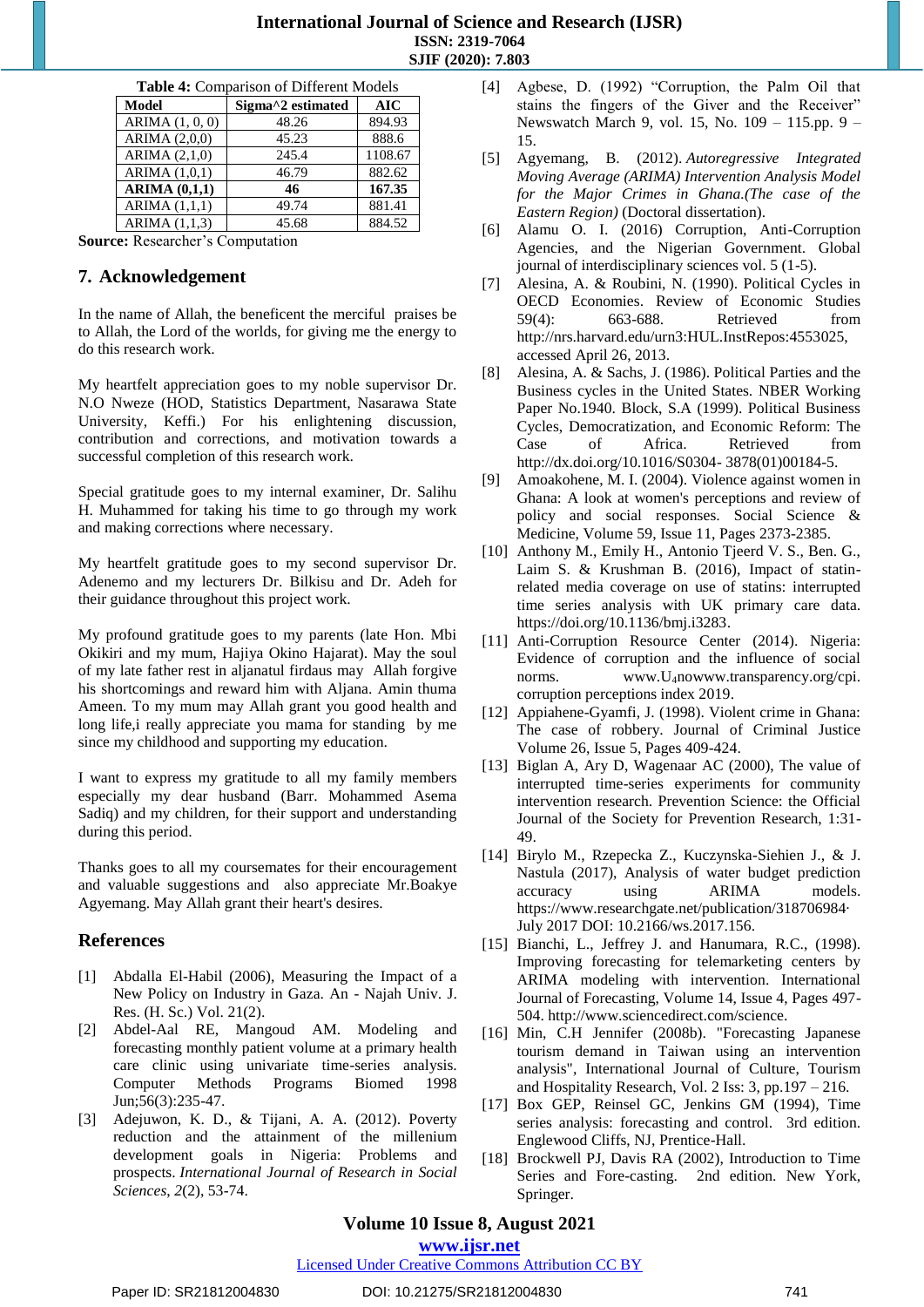- [19] Brownsberger, W.N. (1983), "Development and Governmental Corruption-materialism and political fragmentation in Nigeria", Journal of Modern Africa Studies, 21:215 -233.
- [20] Bruce G., Kimberley K., Chris R., Karen B., Shaun T., Dennis P. & Lewis R. (2016), Data feedback and behavioural change intervention to improve primary care prescribing safety (EFIPPS): multicenter, three arm, cluster randomized controlled trial. [https://doi.org/10.1136/bmj.i4079.](https://doi.org/10.1136/bmj.i4079)
- [21] Carprara, G., Schwartz, Capanna, S., Vecchione, C. & M.Barbarenelli (2006). Personality and Politics: Values, Traits, and Political Choice. Political Psychology, Vol. 27, No. 1, pp. 1-28 Central Bank of Nigeria (2011). Statistical Bulletin. Retrieved from http://www.cenbank.org/docume nts/Statbulletin.asp.
- [22] Chang G.L, Chen C.H, and Carter E.C., (1993). Intervention analysis for the impacts of the 65 mph speed limit on rural interstate highway fatalities. J Safety Res 1993; 241:33–53.
- [23] Chung, C.P Roy., Ip, W.H. and Chan, S.L., (2009). An ARIMA-Intervention Analysis Model for the Financial Crisis in China's Manufacturing Industry. International Journal of Engineering Business Management, Vol. 1, No. 1, pp. 15-18.
- [24] COSMOS A. K. T. (2013), Time Series Analysis of Water Consumption in the Hohoe Municipality of the Volta region of Ghana, Kwame Nkrumah University of Science and Technology.
- [25] Dadajo, K.I (2008). "The Constitutional fight against corruption in Nigeria: Is it enough?" International Journal of Government, Finance and Management, 8:61-70.
- [26] Darkwah, K. F., Okyere, G. A., & Boakye, A. (2012). Intervention analysis of serious crimes in the eastern region of Ghana. *International Journal of Business and Social Research*, *2*(7), 132-138.
- [27] Eberechi H. A. & Ette H. E. (2017), Arima Intervention Analysis of Nigerian Monthly Crude Oil Prices, Nigerian Journal of Oil and Gas Technology Vol 3 No. 1.
- [28] Faal, E. (2007). Political Budget Cycles in Papua New Guinea IMF Working Paper P/07/219 Retrieved from https://www.imf.org/external/.../ wp07219.pdf.
- [29] Fafa, H. B. (2010). High crime rate in Ghana. Thursday, 11 November 2010, Jayee University College, Ghana.
- [30] Ferrand, Y., Kelton, C.M., Guo J.J., Levy M.S., and Yu, Y., (2011). Using time-series intervention analysis to understand U.S. Medicaid expenditures on antidepressant agents. Res Social Adm Pharm.7(1):64- 80. http://www.ncbi.nlm.nih.gov/pubmed.
- [31] French, W.M. (2001). Estimating Changes in trend growth of Total Factor Productivity: Kalman and H-P Filters versus a Markovswitching framework. Retrieved from www.federalreserve.gov/pubs/.../ 200144pap.pdf.
- [32] Green, S. (2011). Time series analysis of stock prices using the box-Jenkins approach.
- [33] Hibbs, D.A (1977). Political Parties and Macroeconomic Policy. The American Political Science Review. Vol. 71 (4):1467-1487. Retrieved from http://links.jstor.org/sici?sici=00 03-

0554%28197712%2971%3A4%

3C1467%3APPAMP%3E2.0.0.C O%3B2-8.

- [34] Hibbs, D.A. (1992). Partisan Theory after fifteen years. European Journal of Political Economy. 8: 361-373. Retrieved from www.douglashibbs.com/HibbsArticles/EJPE% 201992.pdf.
- [35] Hicksen, A., Satyanath, S. & E. Sergenti (2005). Political Institutions and Economic Performance: The Effects of Accountability and Obstacles to Policy Change. American Journal of Political Science. Vol. 49, No. 4, Pp. 897–907 Lucas, R.E. (1988). On the Mechanics of Economic Development. Journal of Monetar Economics, Vol. 22: 3- 42. Retrieved from www.parisschoolofeconomics.eu /.../lucasmechanicseconomicgro wth.pdf. [http://papers.ssrn.com/so13/papers.cfm?](http://papers.ssrn.com/so13/papers.cfm). [http://www.globalcorruptionreport.org.](http://www.globalcorruptionreport.org/)
- [36] <https://peakng.com/nigerian-history/>
- [37] [https://www.pwc.com/ng/en/assets/pdf/impact-of](https://www.pwc.com/ng/en/assets/pdf/impact-of-corruption-on-nigerias-economy.pdf)[corruption-on-nigerias-economy.pdf.](https://www.pwc.com/ng/en/assets/pdf/impact-of-corruption-on-nigerias-economy.pdf)
- [38] Inge A. (2017), Political Corruption: An Introduction to the Issues. Chr. Michelsen Institute Development Studies and Human Rights, Web/URL:http//www.cmi.no ISSN 0804-3639.
- [39] IYANDA D. O. (2012), Corruption: Definitions, Theories and Concepts. Arabian Journal of Business and Management Review (OMAN Chapter) Vol. 2(4).
- [40] Iyanda K. A, OROGBEMI E. O & Jeje E A. (2016), History of Corruption and National Development, www.iiste.org Vol.35, ISSN 2224-3178 (Paper) ISSN 2225-0964 (Online).
- [41] James L. B., Steven C. & Antonio G. (2017), Interrupted time series regression for the evaluation of public health interventions: a tutorial. International Journal of Epidemiology, P 348–355. doi: 10.1093/ije/dyw098.
- [42] James T. R., Michael A. M. & Hobaart W. H. (2018), Secondary peritonitis: principles of diagnosis and intervention. [https://doi.org/10.1136/bmj.k1407.](https://doi.org/10.1136/bmj.k1407)
- [43] Jeffrey E. J., & Eric K. (2011). ARIMA Modeling with Intervention to Forecast and Analyze Chinese Stock Prices. International Journal of Engineering Business Management, 3(3), 53-58.
- [44] Jennifer. C. H., Hsien-Hung, M. K. and Liu, H. H. (2010). Interventions affecting air transport passenger demand in Taiwan. African Journal of Business Management Vol. 4(10), pp. 2121-2131, ISSN: 1993- 8233.
- [45] Jimo, H., et al (2001). West and West Central Africa in Global Corruption Report. Berlin: Transparency International, pp: 81-94 Retrieved from:
- [46] Konie, G. (2003) "National Reconciliation." The Post, a Zambian Newspaper July 23.No.2471, pp: 11.
- [47] Lawson, M. (2008). Youth Crime in Ghana, Feature Article Sat, 04 Oct 2008. http://www.infoplease.com/ipa/A0107584.html. Accessed, 12th September 2011.
- [48] Linus A. (2014). The Transparency International and Nigeria's Corruption Perception Index: Implications for Sustainable Transformation. Department of Sociology, Faculty of Social Sciences, Kogi State University, P.M.B 1008, Anyigba, Nigeria.

### **Volume 10 Issue 8, August 2021**

**www.ijsr.net**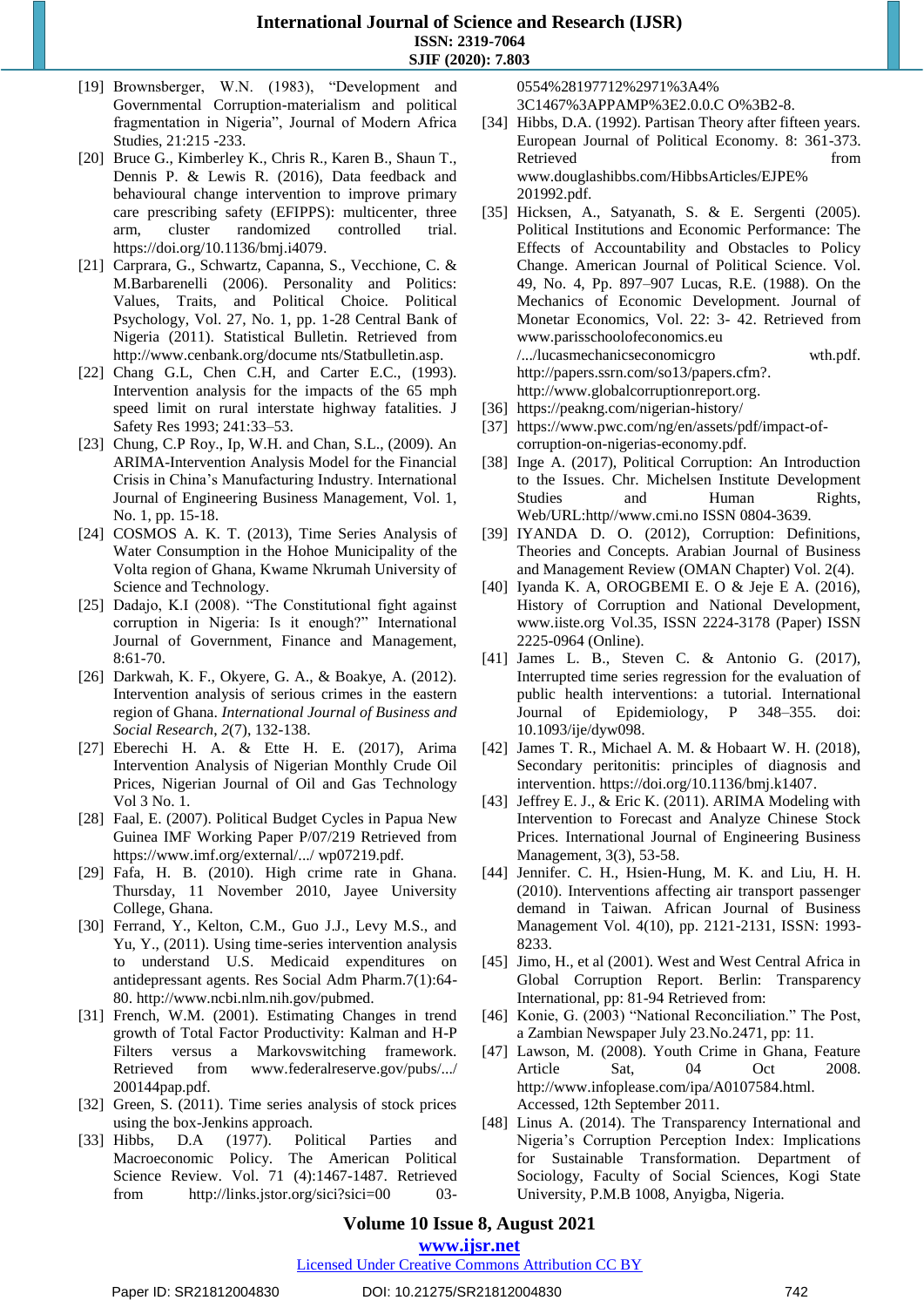[49] Liu, X.Z. (2016), A Literature Review on the Definition of Corruption and Factors Affecting the Risk of Corruption. Open Journal of Social Sciences, vol. 4 (171-177). [http://dx.doi.org/10.4236/jss.2016.46019.](http://dx.doi.org/10.4236/jss.2016.46019)

[50] Lullu K, Kathryn L. & Nina K. (2016), The impact of corruption: Tackling corruption could reap significant benefits for the South African economy.

- [51] McLeod A. I. & Vingilis E. R. (2014), Power Computations for Intervention Analysis, Technometrics. 1; 47(2): 174–181. doi:10.1198/004017005000000094.
- [52] Michael G. (2015), Why corruption matters: understanding causes, effects and how to address them. Department of international Development. UKaid.
- [53] Min, C.H Jennifer, Hsien-Hung K., and Hsiang, L. Hsi (2010). Interventions affecting air transport passenger demand in Taiwan. African Journal of Business Management Vol. 4(10), pp. 2121-2131, ISSN: 1993- 8233.
- [54] Mohammed H. A., Mohammad K. Y., & Jeong K. (2019), Time Series ARIMA Model for Prediction of Daily and Monthly Average Global Solar Radiation, Symmetry, 240; doi:10.3390/sym11020240.
- [55] Mrinmoy R., Ramasu B, Amrender K. & Anil R. (2014), Application of Time Series Intervention Modelling for Modelling and Forecasting Cotton Yield. Statistics and Applications Vol 12 (1-2) pp. 61- 70.
- [56] Muhammad, H. Lee, Suhartono and Bahrom Sanugi (2010). Multi Input Intervention Model for Evaluating the Impact of the Asian Crisis and Terrorist Attacks on Tourist Arrivals. MATEMATIKA, Volume 26, Number 1, 83–106.
- [57] Natufe, O.I. (2006). Governance and Politics in Nigeria. A lecture delivered at Staff and Graduate Seminar, Department of Politics and Public Administration, University of Benin Nordhaus, W. (1989). Alternative Approaches to the Political Business Cycle. Cowles Foundation Paper No.748. Retrieved from http://core.kmi.open.ac.uk/downl oad/pdf/6252192.pdf.
- [58] Nwaobi, G.C. (2004). Corruption and Bribery in the Nigerian Economy: An empirical investigation public Economics 0404006, EconWPA. Retrieved from:
- [59] NWAODU, N. ADAM D. & OKEREKE O. (2012). A Review of Anti-Corruption Wars In Nigeria. School of Post Graduate Studies & Research Igbinedion University, Okada Edo StateEmail:nwaodunnamdi@yahoo.com.
- [60] Okwuagbala, U. M. (2020), Corruption in Nigeria: Review, causes, Effects, and Solutions, [https://soapboxie.com/world-politics/Corruption-in-](https://soapboxie.com/world-politics/Corruption-in-Nigeria)[Nigeria.](https://soapboxie.com/world-politics/Corruption-in-Nigeria)
- [61] Otchere, J. N. K. (2007). Increased Crime Rate In Ghana. Feature Article of Wednesday, 12 September 2007 San Diego State University.
- [62] Philips O. O, & Akpokighe O. R. (2014), Corruption in Nigeria: The Possible Way, Global Journal of humansocial science. Vol. 14. (USA) Online ISSN: 2249- 460x & Print ISSN: 0975-587X.
- [63] Rock-Antoine M. and Hannarong Shamsub (2002). Who is benefiting the most from NAFTA? An

Intervention time series analysis. Journal of economic development 69 volume 27, number 2.

- [64] Rotimi E. M., Obasaju B., Lawal A. & Ise O. J. (2013), Analysis of Corruption and Economic growth in Nigeria. afro Asian journal of social sciences. Vol. 4(4.2).
- [65] Salisu, M. (2000). Corruption in Nigeria. Lancaster University Management School Working paper 2000/006.The LUMS Working Papers series. Retrieved from: [http://www.lums.co.uk/publications.](http://www.lums.co.uk/publications)
- [66] Selin Ü. (2017), Comparison of Forecasting Methods for Stock Prices of Consumer Electronics Market, Modul Vienna University.
- [67] Shakira, G. (2011) Time Series Analysis of Stock Prices Using the Box-Jenkins Approach. [https://digitalcommons.georgiasouthern.edu/etd/668.](https://digitalcommons.georgiasouthern.edu/etd/668)
- [68] Sathianandan, T.V, Somy Kuriakose , Mini, K. G and Joji, T.V., (2006). Impact of introduction of crafts with outboard engines on marine fish production in Kerala and Karnataka – a study through Intervention analysis. Indian Journal of Fisheries, 53 (3): pp. 271-282.
- [69] Shittu O.Ismail (2009). Modeling Exchange Rate in Nigeria in the Presence of Financial and Political Instability: An Intervention Analysis Approach. Middle Eastern Finance and Economics, ISSN: 1450 – 2889, Issue 5.
- [70] Stephen D. M. (2011), Forms of Corruption, https://www.researchgate.net/publication/22738
- [71] UNODC (2017) Corruption in Nigeria Bribery: public experience and response.
- [72] Utomi, P., Duncan, A. & G. Williams (2007). Nigeria: The Political Economy of Reform, Strengthening the incentives for economic growth. The Policy Practice. Retrieved from http://thepolicypractice.com/publicat ions/Nigeria-the-political economy-of-reform strengthening-incentives-foreconomic-growth-updated/ Worldwide Governance Indicators (2013). Retrieved from [www.govindicators.org.](http://www.govindicators.org/)
- [73] Yaacob, W.F, Husin, W.Z, Abd. Aziz, N., and Nordin, N. I., (2011). An Intervention Model of Road Accidents: The Case of OPS Sikap Intervention. Journal of Applied Sciences, 11: 1105-1112. http://scialert.net/fulltext/.
- [74] Zambon F., Fedeli U., Cristiana V., Marchesan M., Avossa F., Brocco S., and Spolaore P., (2007). Evidence-based policy on road safety: the effect of the demerit points system on seat belt use and health outcomes. Journal of Epidemiology and Community Health, Pp 877-881. http://jech.bmj.com/content/6.

### **Author Profile**

**Sadiq Nafisatu** is a postgraduate student Department of Statistics Nasarawa State University Keffi, Nasarawa State Nigeria. She holds HND in statistics, B.Sc in statistics, PGD in computer science and M.Sc. in computer science. She is happily married and blessed with children.

**Dr. N.O Nweze** is presently a lecturer and Head of Statistics Department with Nasarawa State University Keffi. He holds B.Sc., M.Sc. and Ph.D. degrees in Statistics. He has a good number of publications in Statistical journals and has presented some of such at conferences. He is happily married and blessed with children.